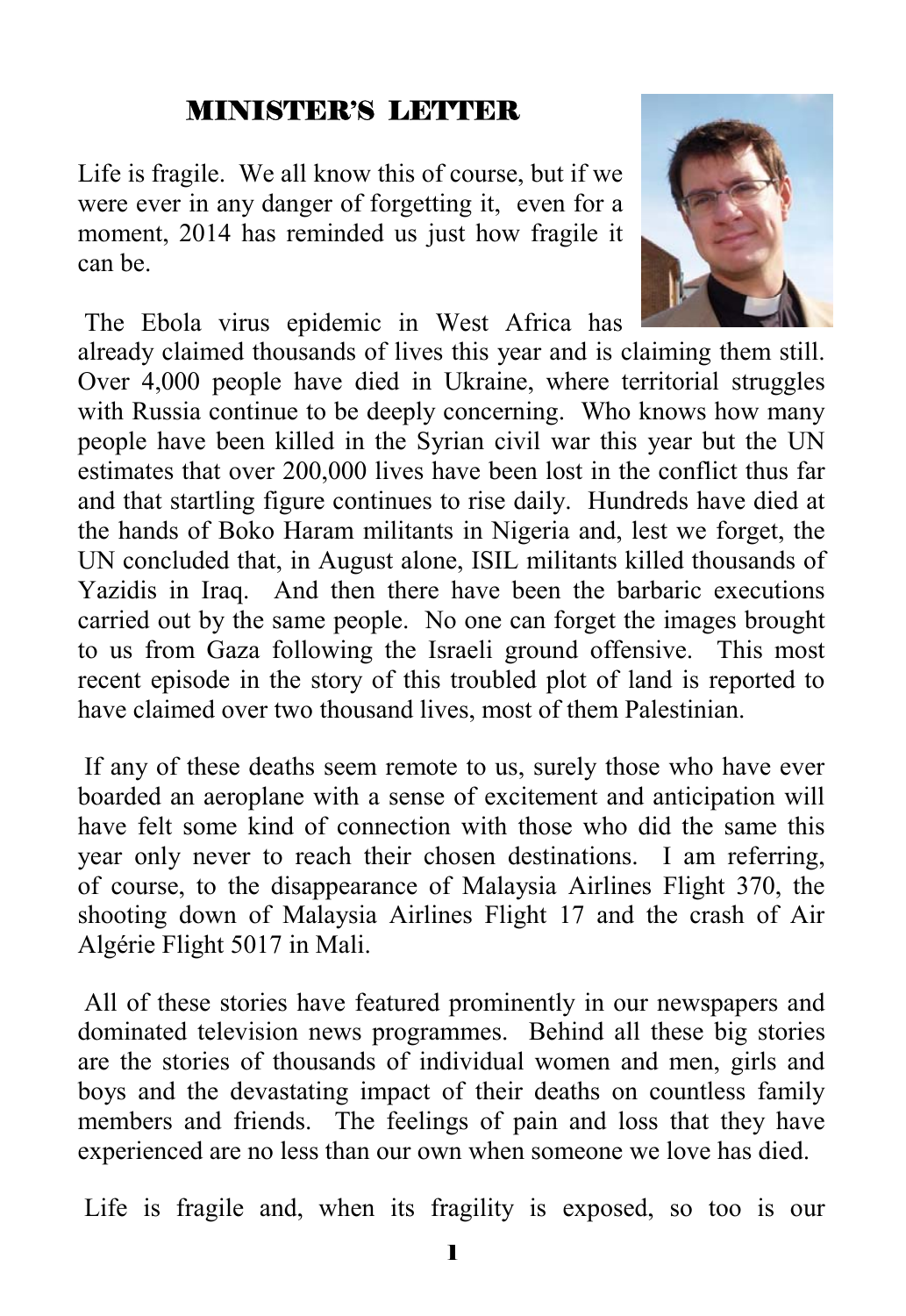vulnerability and pain. At such times, when we are at our most despairing, it can seem as if there is no light, only darkness.

 This is why the Christmas story is still so powerful today for, however we understand it or seek to make sense of it, this is a story that tells us that God chooses to enter into this world in a special way through the pain of childbirth, to take perhaps the most vulnerable form possible. Not only that but, born in the bleakest of surroundings, this baby will soon become a refugee as his parents, fearing for their child's life, cross borders in search of the relative safety that a foreign land can provide.

 Not only is this a story for 2014, this is the story of a God who more than understands the fragility of human life and yet embraces it, declares it precious and seeks to redeem it when all hope seems lost. This is a God whose light shines in the darkness still and the darkness will never overcome it.

Wishing you a peaceful Christmas and a hopeful New Year.

With every blessing

### *Paul*

 $- < 0 > -$ 



Wimbledon foodbank need volunteers to help at supermarket collections on Saturday 13th December. They will be collecting at the Waitrose in Wimbledon between 6pm-8pm and the Waitrose in Raynes Park between 1pm-3pm and 3pm-5pm.

If you are available to help for an hour or two at either site please contact the Wimbledon Foodbank by emailing them your details and times available at wimbledonfoodbank@gmail.com

To find out more about the Wimbledon Foodbank visit their website at www.http://wimbledon.foodbank.org.uk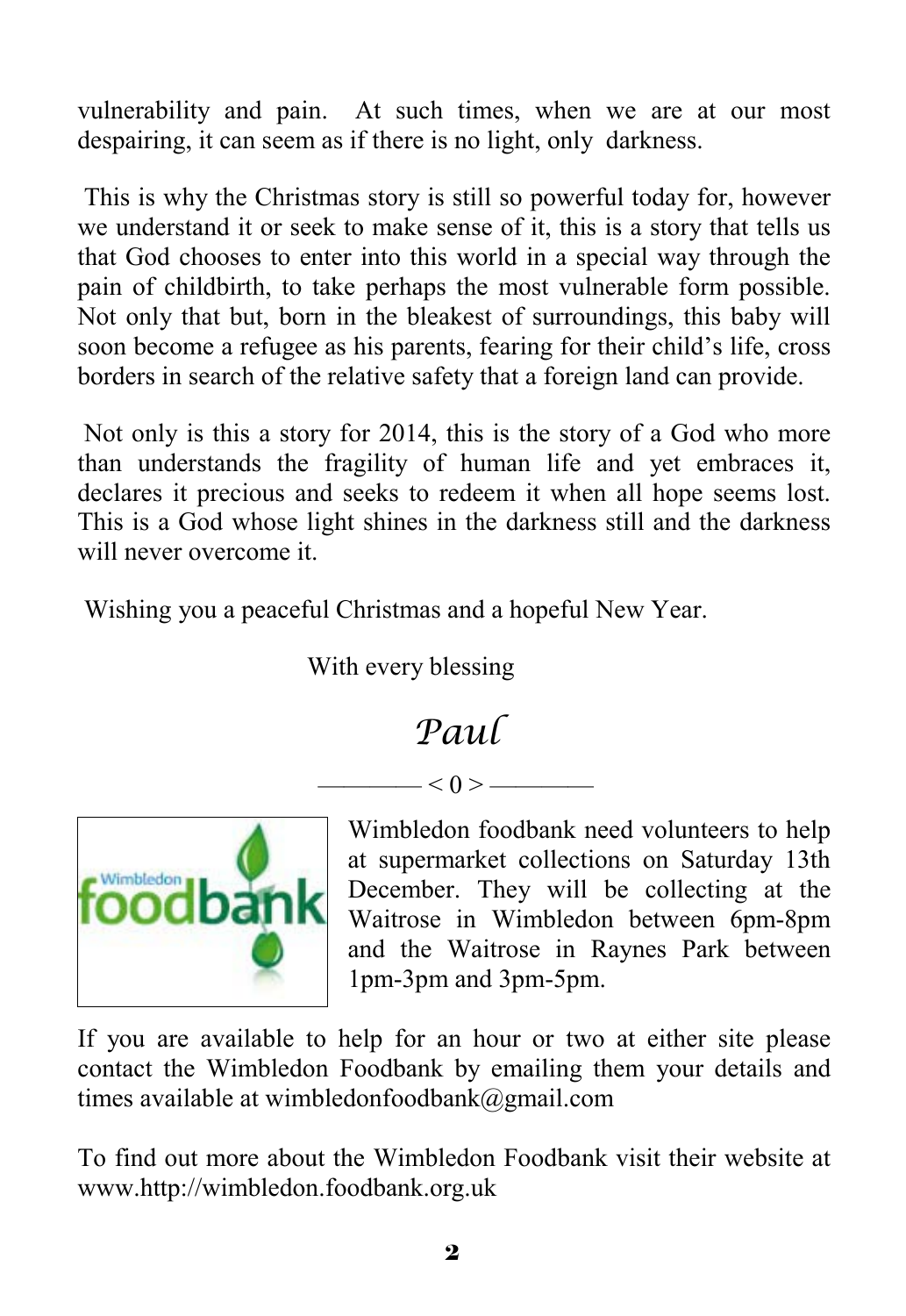

It's been another extraordinary year at CSW - and as usual, we're very aware of the fact that it's only been made possible through the power of prayer. Huge challenges still remain in countries from Syria to Nigeria to Pakistan; yet, during the Advent season and in the lead up to Christmas, we hold onto the extraordinary promises of hope in Isaiah 9.

The prophet spoke of the Messiah whose arrival on this dark and desperate earth would herald peace and joy: *The people walking in darkness have seen a great light; on those living in the land of deep darkness a light has dawned.* Isaiah 9:2

#### **Advent 1 : Peace in a peaceless world**

This year our TV screens have been filled with news of religious violence devastating countries around the world - from Syria to Nigeria to Pakistan. As the international community continues to try to find appropriate ways to deal with the underlying issues as well as the immediate need, please continue to lift up in prayer all the affected individuals and communities. Ask God to pour out his peace on the peaceless regions and people.

#### **Advent 2 : Justice in an unjust world**

As you read this, across the world thousands of Christians are in prison on unjust charges. In Iran false political charges are used to silence Christians leading growing churches. In Cuba, Christian human rights activists are regularly arrested on their way to church, and released only when the service is over. In Eritrea thousands of Christians are imprisoned in appalling conditions, without charge or trial.

On 10th December the world will mark the annual UN Human Rights Day. This week pray that our God of justice would end unjust situations worldwide.

#### **Advent 3 : Righteous Rulers**

Much of the hostility and harassment directed at religious communities worldwide comes from the governments of their own countries. Together with our supporters, we work to overturn unjust laws, and change policies and attitudes that lead to religious freedom violations.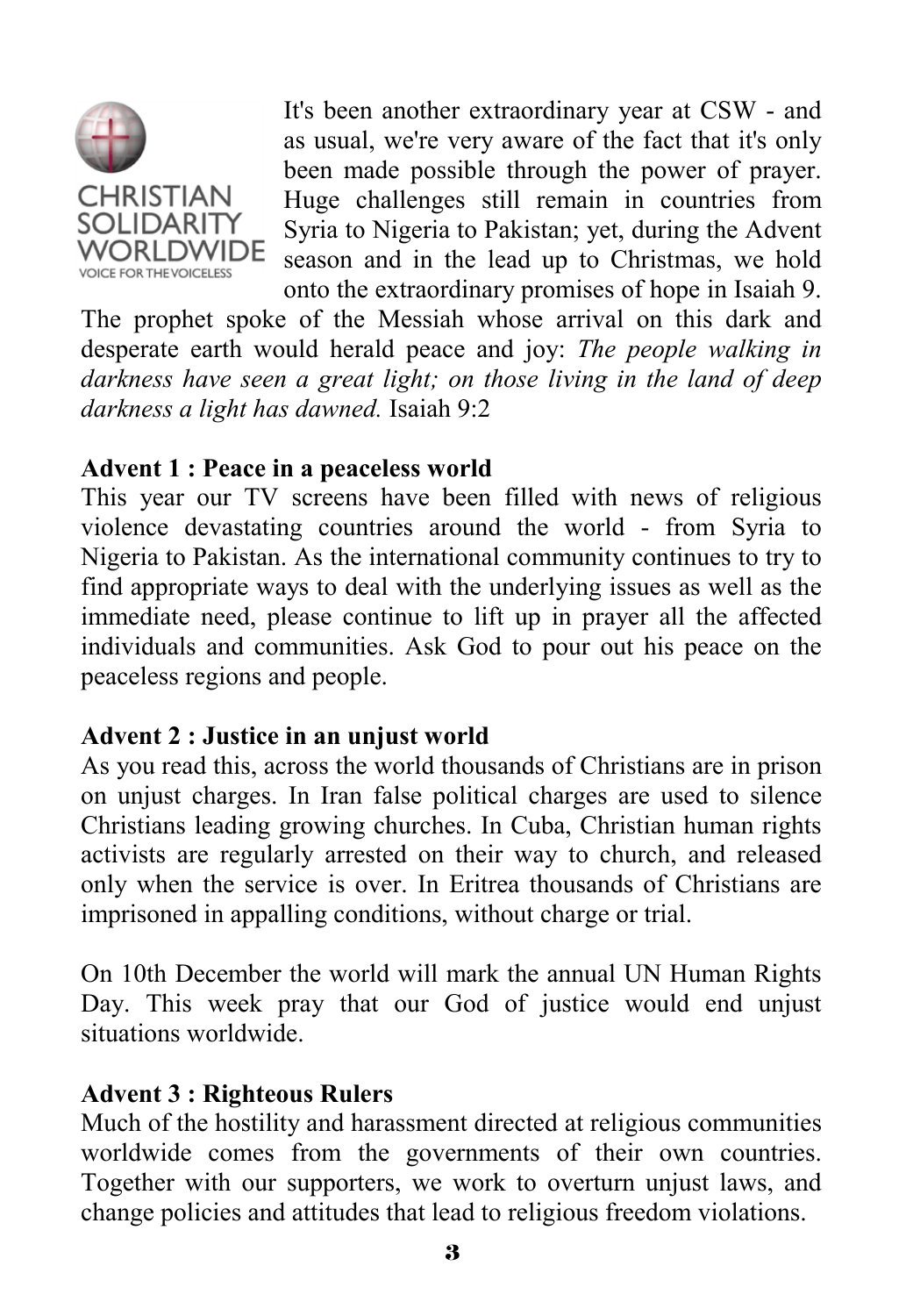The Bible tells us to pray for those in authority, and for just and fair governments. As we approach Christmas, ask God to bless the world with righteous rulers.

#### **Advent 4 :The Christmas Gift**

The Iranian government steps up its campaign of repression of Christians every year at Christmas. Some Iranian Christians describe this ruefully as the government's 'Christmas gift'. Elsewhere, violent groups regularly time their attacks on local Christian communities to coincide with Christmas celebrations.

As you celebrate the birth of Christ this year, pray especially for those Christians who are particularly vulnerable at Christmas.

**"For to us a child is born, to us a Son is given, and the government will be on his shoulders. And he will be called Wonderful, Counsellor, Mighty God, Everlasting Father, Prince of Peace."** 

*Isaiah 9:6*

 $\longrightarrow$   $<$  0  $>$   $\longrightarrow$ 

#### Help Wanted

We need people to help prepare for our Christmas Tree Festival and Aslan's World presentation.

#### **Please let Sue know if you can help with:**

A leaflet drop promoting the events in the local area Set up/put down on Friday, Saturday and Sunday nights Preparing Cakes for the day Help with Refreshments

#### **Please let Jane know if you can help with:**

Cutting out templates for Swords, Shields and Crowns Help with children's activities on Saturday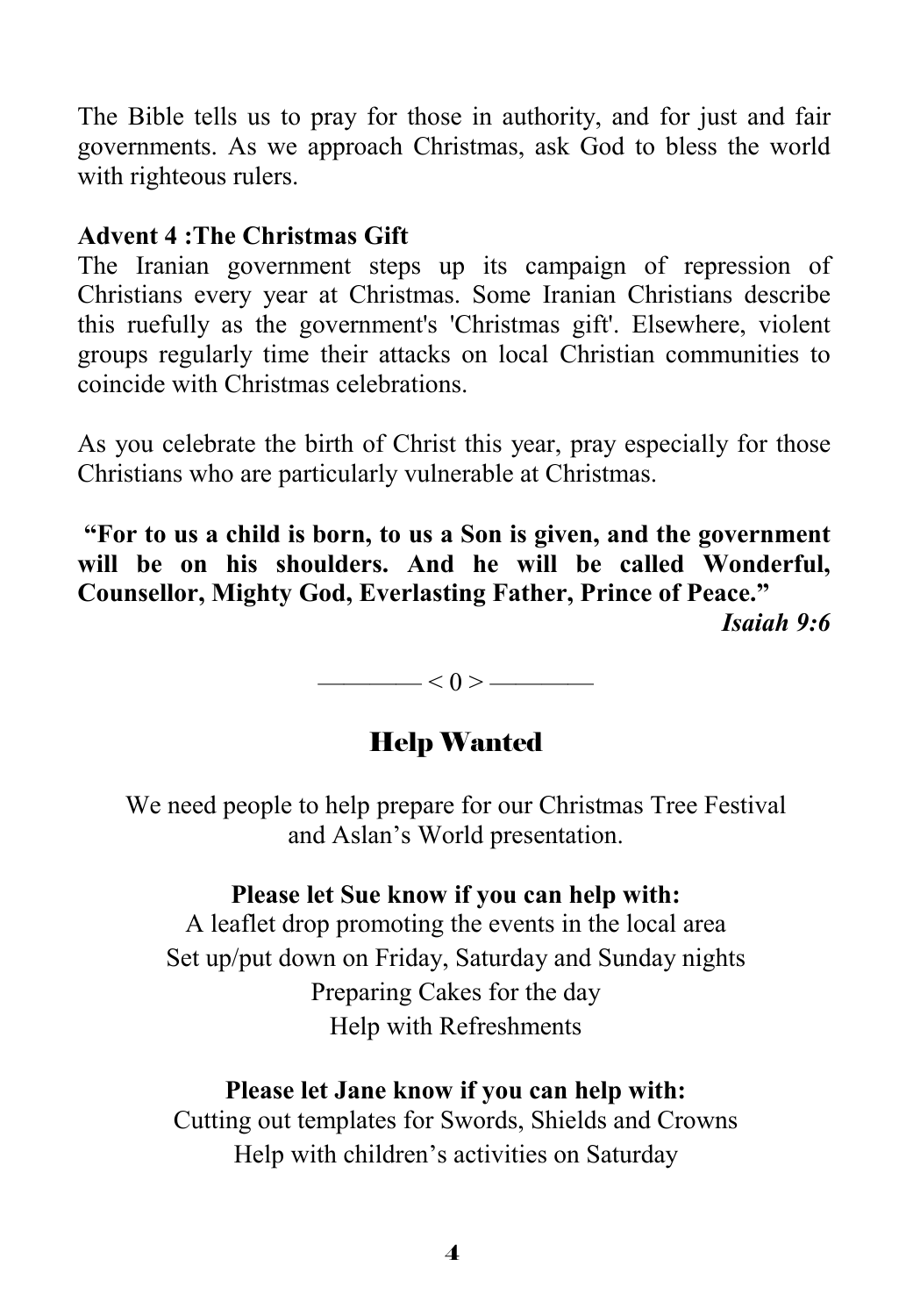

#### MARTIN WAY GIFT SERVICE 14TH DECEMBER 2014

#### **CHRISTIAN CARE ASSOCIATION**

We would like presents – new or as good as new – to give to the **boys and girls** aged between **6 months and 11 years** who attend the Christian Care Association New Year Party on 31st January 2015. They do not need to be wrapped.

**For babies and toddlers –** rattles, bath toys, pull-along toys, puzzles, anything from Thomas the Tank Engine/Bob the Builder ranges, phones, baby dolls, building blocks, etc.

**Cars, trucks, trains, Lego, games –** appropriate for different ages {*Note: We cannot give toys and games with expensive batteries which have to be replaced. We cannot use jigsaws and games with small pieces that are easily lost*}

War games, Monopoly and Scrabble are not suitable.

**Dolls, anything from Action Man, Spider Man and Superman**  {*Note: We do not require soft toys*}

**Outdoor Games** - footballs, skittles etc.

**Stationery** – crayons, gel pens, pencils, pencil cases, drawing books, photo album, disposable camera.

**Books** – fun activity and story books for all ages, but appropriate for children where English is not their first language {*Note: Not dictionaries, encyclopaedias*}

**Clothes etc** – hats, scarves, gloves, pretty tights, backpacks, bags, umbrellas, jewellery.

**We are often short of gifts for girls and boys aged 8-11 years, so anything particularly appropriate for this age range would be most appreciated.**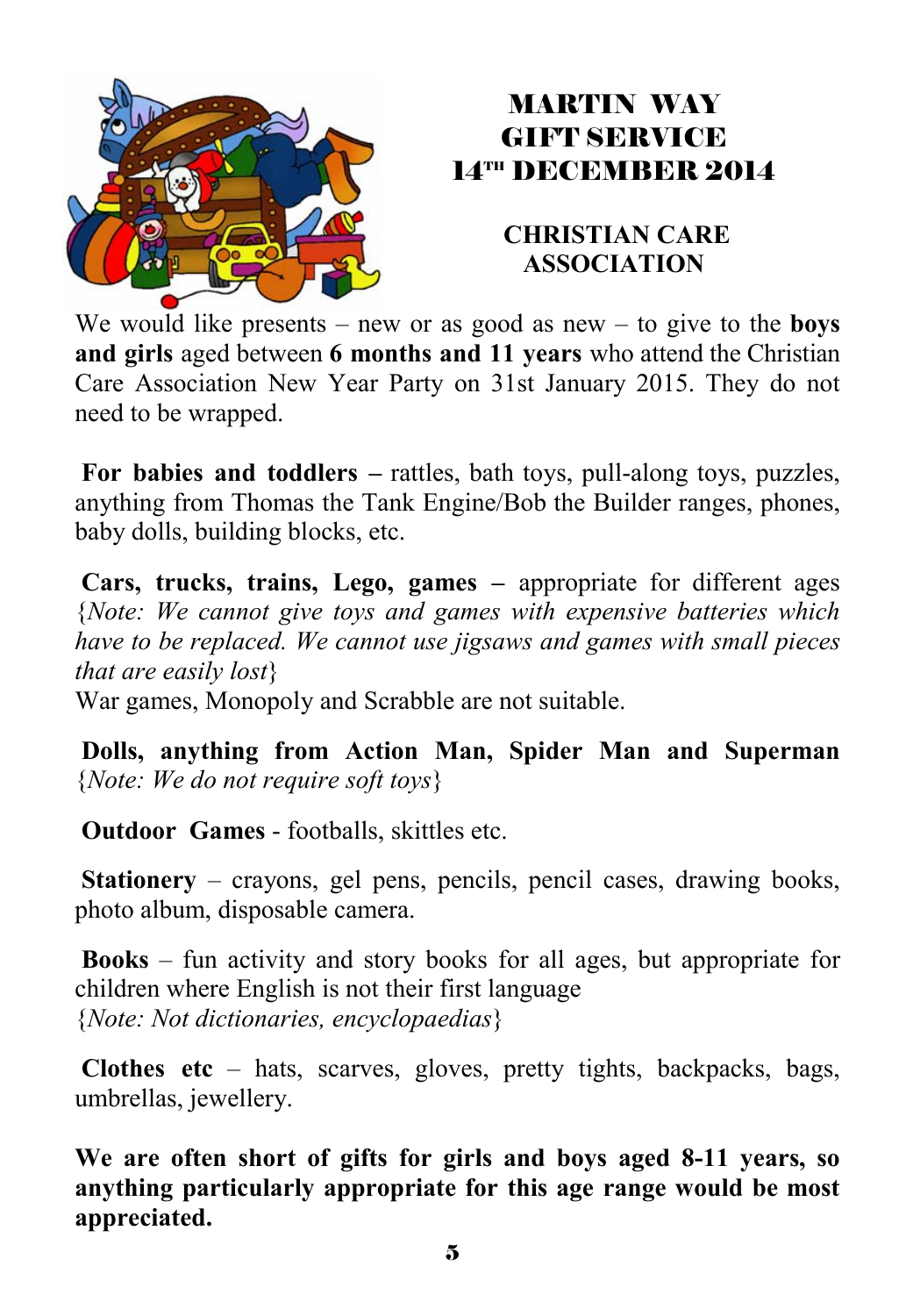#### CHRISTMAS PUZZLE TIME

**'An angel of the Lord appeared to them' Luke2:9**  Join the dots and then colour the angel.

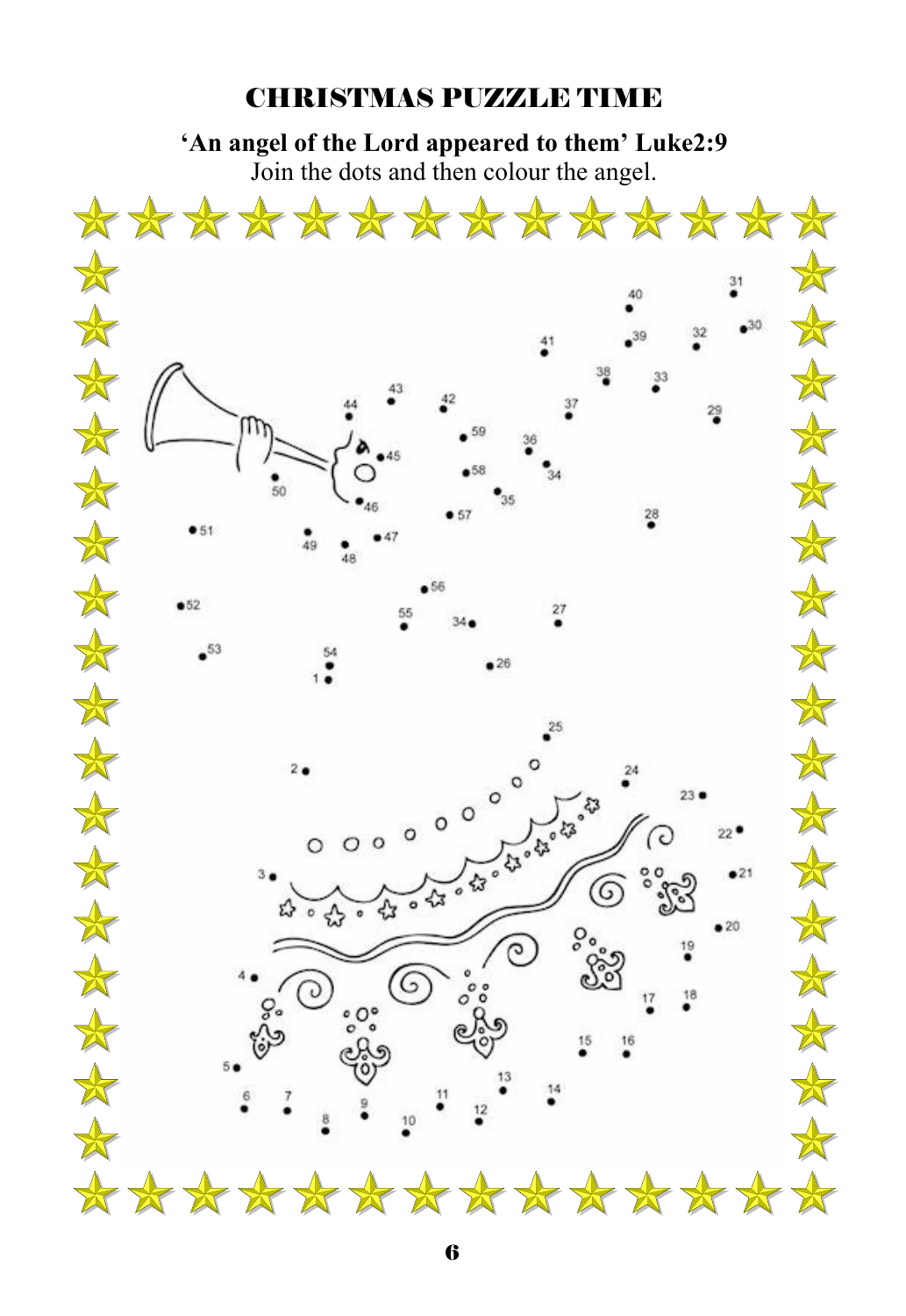Step through the magical wardrobe and celebrate Christmas with us in our Narnia themed weekend

# Christmas Tree Festival

Saturday 13th December 2014 2pm – 5pm

Music Stalls Food Face painting Crafts

### **Cx**

# Sigma's Musical Production Aslan's World

Sunday 14th December 2014 5pm

Martin Way Methodist Buckleigh Avenue London, SW20 9JZ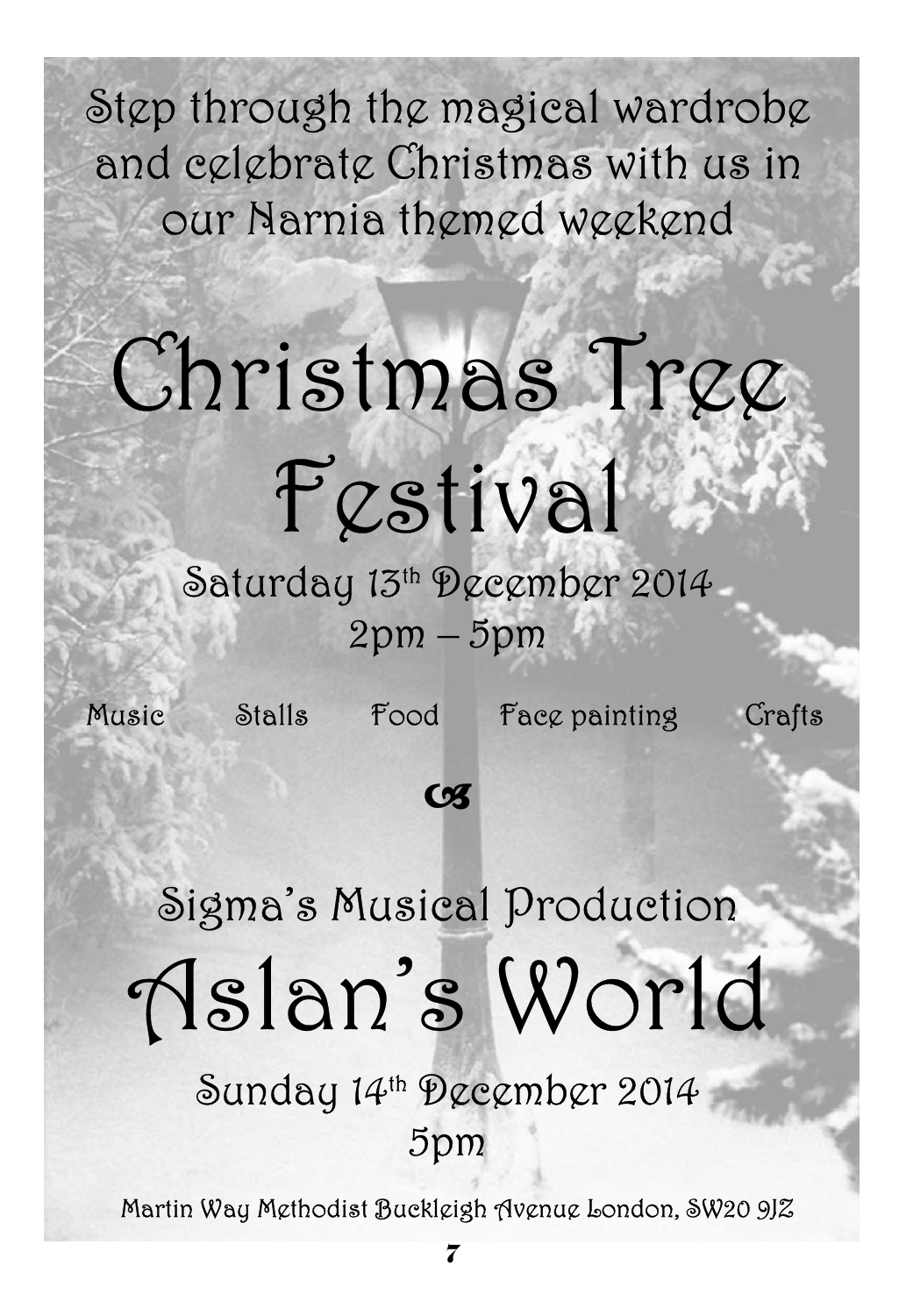#### Extreme Christmas Story

 *Taken from: Extreme devotion, the voice of the martyrs from the co-authors of Jesus freaks. Serious followers of Jesus pay a price, and extreme followers often pay the ultimate price. Each story is true.* 

#### **ROMANIA : ARISTAR - "Have you ever smelled fresh hay?"**

 Aristar, the farming lad, began his story. "It's like someone captured the essence of Spring and bundled it before it could lose its newness. Mary and Joseph must have smelled it when they arrived at the manger after their long journey."

 The other prisoners listened intently as Aristar spoke naturally of the nativity. "The horse's ears would have turned towards the Saviour's cry as soon as he was born. They are great listeners, as we should be when Jesus speaks."

 Outside the Romanian prison of Tirgul-Ocna, the snow was six feet deep on a bitterly cold Christmas Eve. The prisoners had few clothes, little food, and barely one blanket each. They all missed their families and turned to listen to Aristar's story of Christ's birth for comfort.

 He continued, "The light of the star must have been brighter than the moon. It may have shone through the stable's doorway and made the rooster crow announcing Christ's birth." The prisoners listened and wept. After the story, someone began to sing, gradually swelling to echo in the clear, crisp air. Everyone stopped to listen to the beautiful sound.

 Even in the harsh prison, the story of Christ's gift warmed the hearts of many. Because Christ is the foundation, one can never lock out the spirit of Christmas.

*Sure, Christmas is an annual celebration. Christmas is much more than that, however; it happens in the hearts of all people who stop to celebrate the magic of Christ's entry into the world -- regardless of the season. The Christmas spirit of warmth shines into our darkest circumstances and reminds us of our hope in Christ. Regardless of whether or not we see snow on the ground, coloured lights, and a decorated tree, we can celebrate Christmas. Whatever you're going through, Christ was born to help you in your time of need. His mercy extends all year long. When was the last time you felt the hope of Christ alive in your soul? Take time today to celebrate the birth of Christ- into your world and into your heart.* 

Today in the town of David a Saviour has been born to you; he is Christ the Lord. hardship with us like a good soldier of Christ Jesus. (Luke 2:11)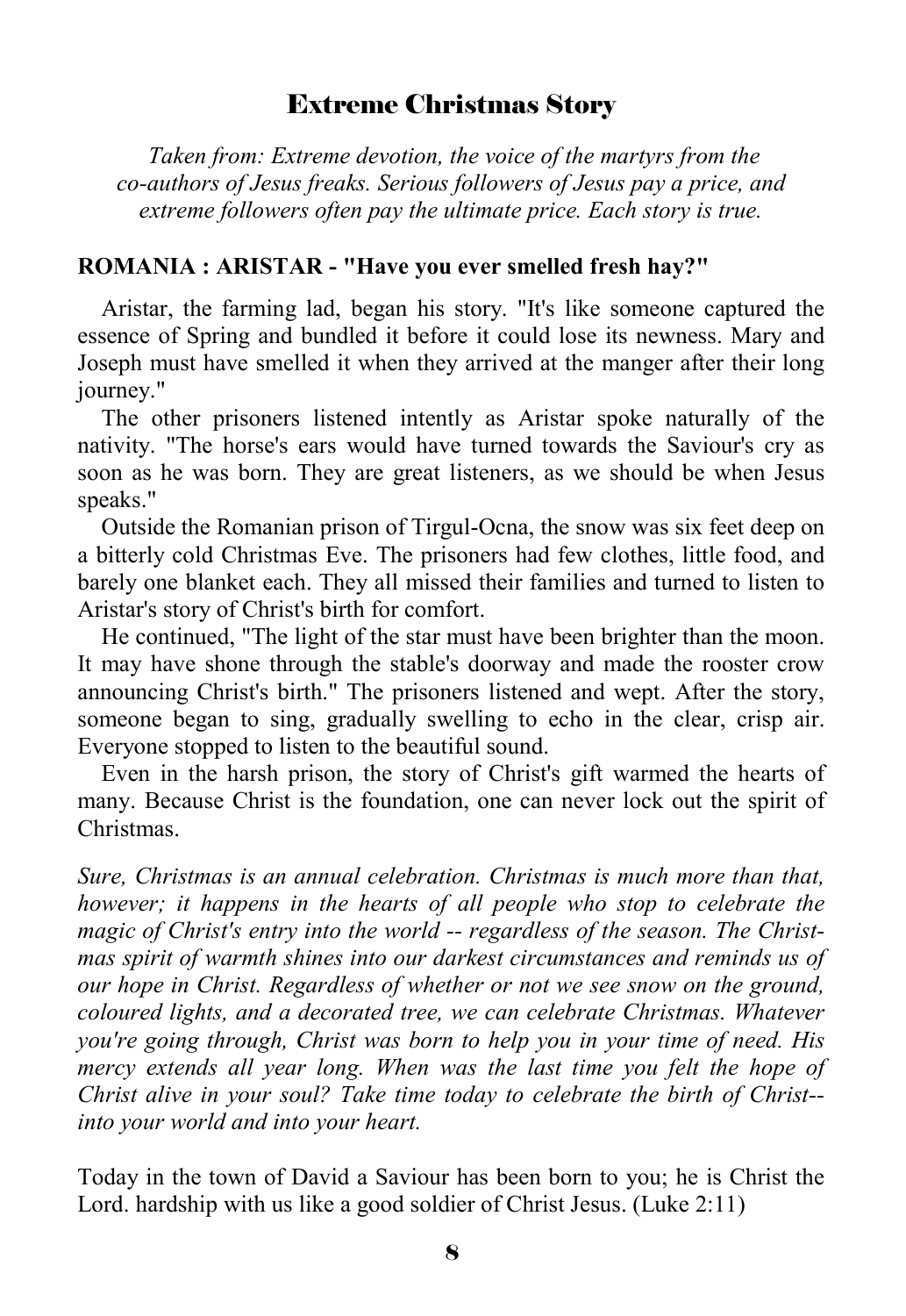# **Greetings** from around the world

*The Methodist Church in Britain is part of a worldwide movement with a total membership of over 70 million. In some of our many languages, we wish you…*

**Feliz Navidad** 

Afi nhyia pa

**Nadolig Llawen** 

E ku odun o, emi a so po e

**Nimalaj Quicotemal** ri Alaxhal

ए युग्रेमिन

**Joyeux Noël** 

**Fröhliche Weihnachten Barka da Kirsimatikuma Vasel Koleda** 



**Jwaye Nowel!** 

**Krismas Niema Na Heri Za Mwaka Mpya** 

**Nollaig chridheil huibh** 

**Wadho Diyan Mubbarik** 

**Nollaig Shona Duit** 

न्रतीष्टमसको घूअकामना

恭祝聖誕 新年蒙恩

**Prettige Kerstdagen** 

**Feliz Natal** 

**Bara Dinn Mubarik Ho** 

**Ashamsakal** 

原念局局队 可愿受性以受受受受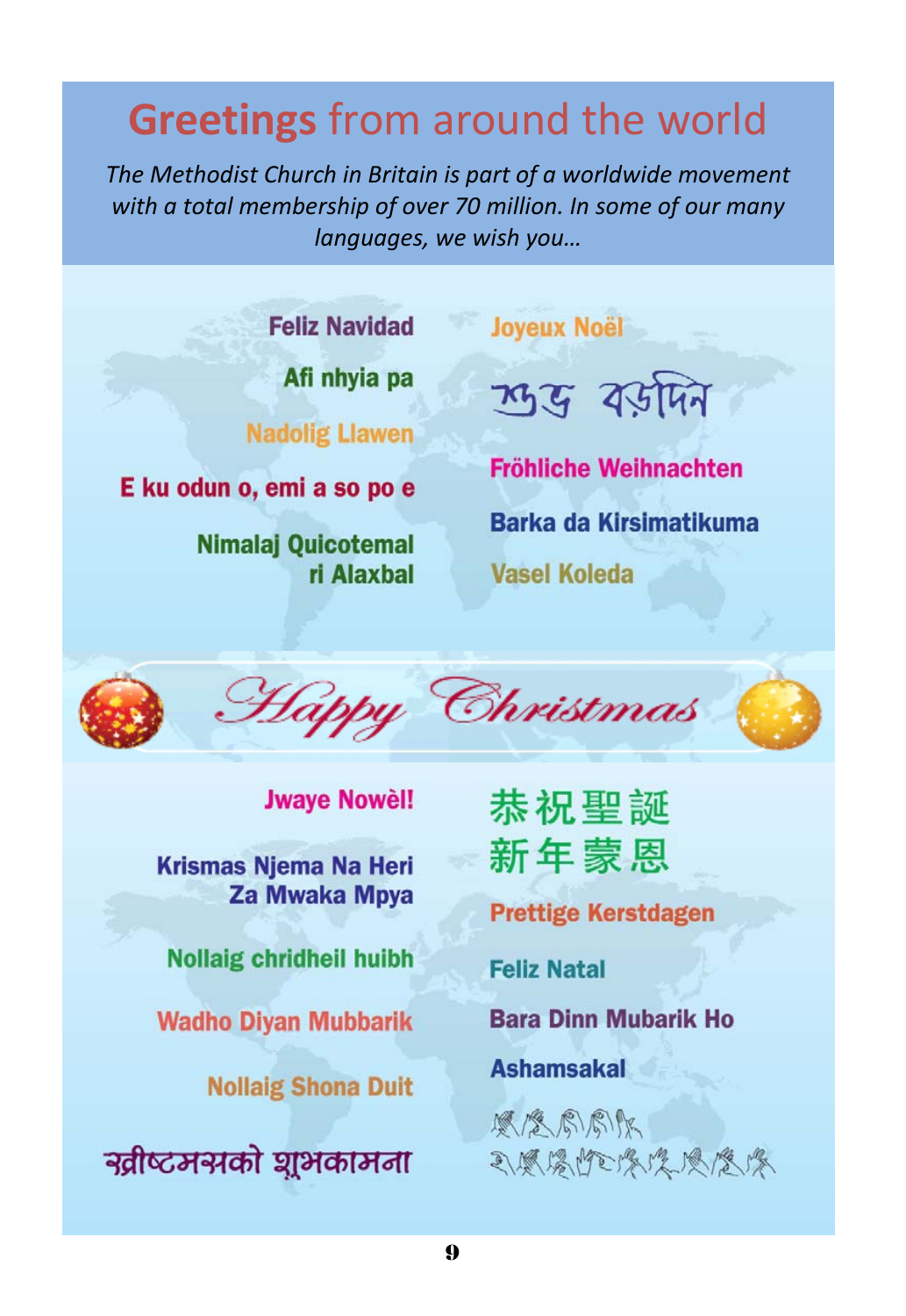## The Christingle service

Many churches hold Christingle services at Christmas - Christingle means 'Christ's Light'. The custom of giving out lighted candles in these services originates from the Moravian Church in Germany in 1747 but wasn't introduced to the United Kingdom until the late 1960's.



The orange represents the world and the candle is Jesus - the light of the world. The red ribbon goes all round the 'world' and reminds us of the blood lesus shed when he died for us. The four cocktail sticks could have either of two meanings: the four seasons or the four corners of the world and the sweets (or sometimes dried fruit) remind us of God's gifts to the world including kindness and love.

 Round orange, round orange, you serve as a sign That God made the round world with purpose divine. Red ribbon, you tell of the bloodshed and pain Which led to forgiveness when Jesus was slain. Ripe fruits, freely given, this truth you recall, When God hands out presents they're meant for us all Bright candle, the message you carry is clear, The true light from God found a home with us here. Christingle, christingle, shine out in the night To kindle among us that marvellous light.

*Elizabeth Cosnett* 

Taken from www.methodist.co.uk and reproduced by permission of Stainer & Bell Ltd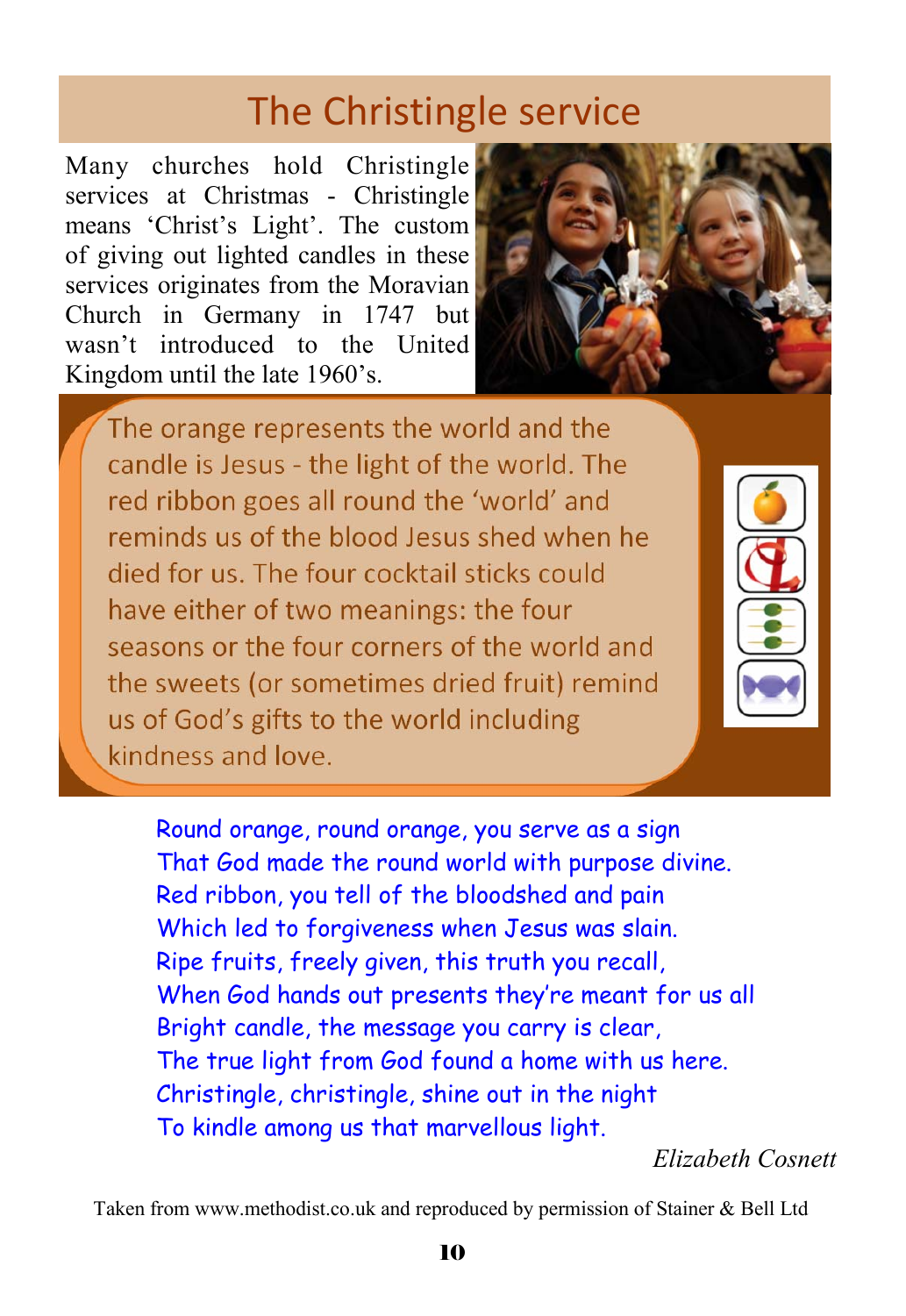#### Lantern Arts Centre - Raynes Park **Presents**



#### **Miracle on 34th Street – the Musical**

**on** 

#### **10th, 11th, 12th and 13th December**

**at** 

#### **Tolverne Road, Raynes Park, London, SW20 8RA**

**A Christmas experience for the whole family: clowns, fun, princesses, Santa, love and laughter – what more could you want?** 

#### **Tickets can be booked by calling 020 8944 5794 or by emailing to lac@lanernarts.org**

The Lantern Arts Centre exist to promote the advancement of the arts and culture for the benefit of the public, particularly but not exclusively within the Raynes Park community of south west London. Having a strong Christian ethos, and working in a mutually beneficial partnership with Raynes Park Methodist Church, it seeks to include members of the local community, of all

ages and abilities, as cast, crew and audience members in theatre, music, film, dance, exhibitions and other forms of artistic expression.

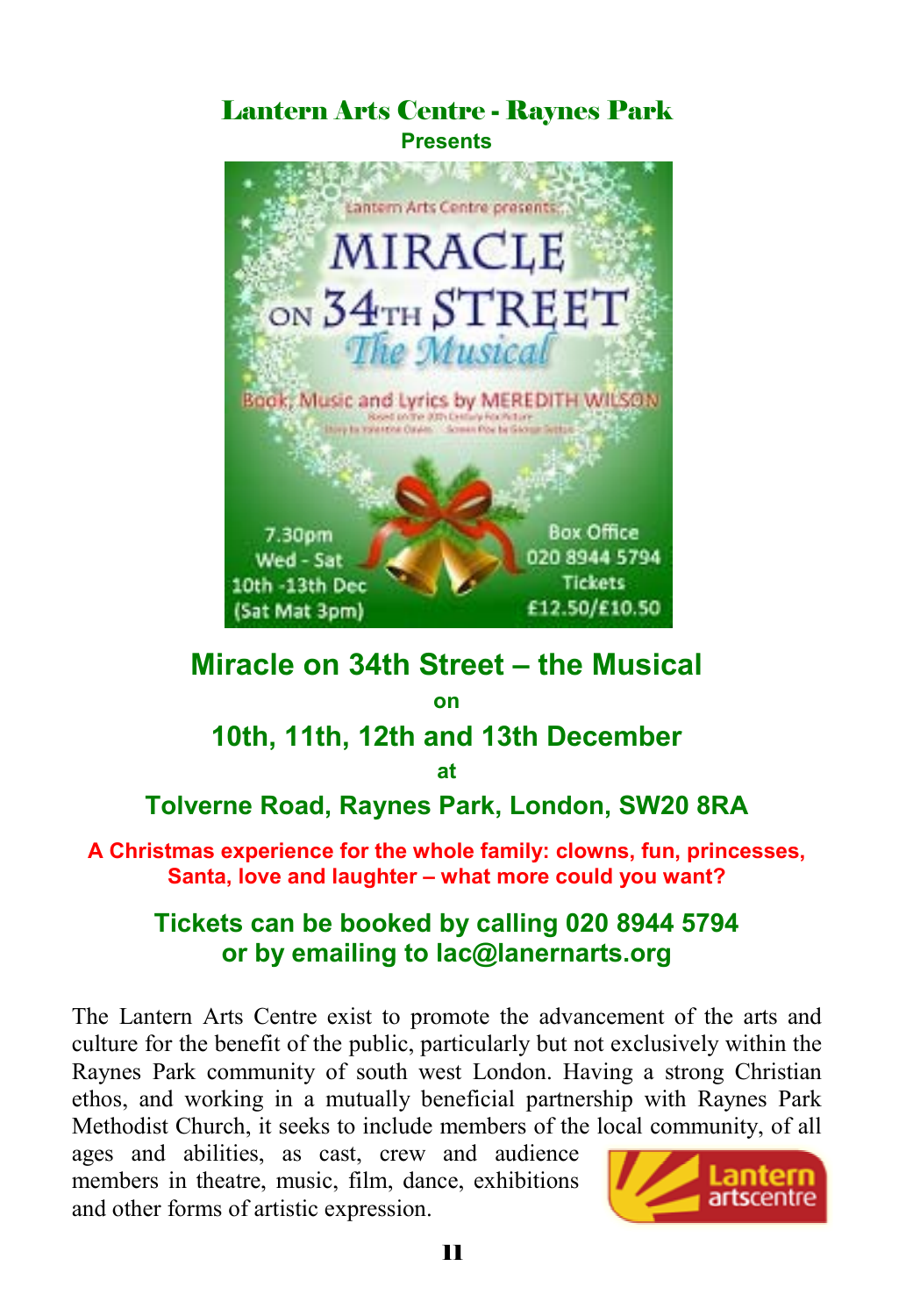*In last year's December/January Newsletter we featured a story from Bill Pollock. He was the Minister in the central, mountainous part of the Island of Mull from 1987 until 2002 and was a good friend of Derek and Mary Heaton. We are delighted to feature another story from his 'Advent Anecdotage - Mishaps of a Minister on Mull'.* 

#### The Commander had no fear

It was Christmas Eve: Mull was blanketed in snow and it was freezing hard. My phone rang. It was the Commander. "How are you getting to Lochbuie Church tomorrow?", he demanded. "I'll drive" I replied, "and if I can't get the car over Ardura Hill, I'll walk across it and someone from Lochbuie will collect me on eth other side". "Nonsense", he declared. "I'll take you in the four wheel drive car. Be at the road end at two o'clock." ....And he was gone. But half an hour later he was back on the phone. "Just to let you know the four wheel drive car is in the ditch at Gruline: we'll go in the four wheel van." … And he was off again, leaving me rather less confident.

And so at two o'clock on Christmas Day I was standing in the snow at an isolated junction on a deserted road …. And I heard a tractor coming, "Good Heavens!", I thought, "We're surely not going in that!" As it drew level with me I noticed it was driven by one of the Commander's staff. He greeted me, and without a hint of complaint



explained he had been summoned (from his Christmas dinner perhaps?) and told to take a rope and try to take the tractor up Ardura Hill. If he got to the top he was to wait and be prepared to haul us up if we could only slide. My confidence slid further as he drove away.

Next along was the Commander in an elderly four wheel drive van. The seat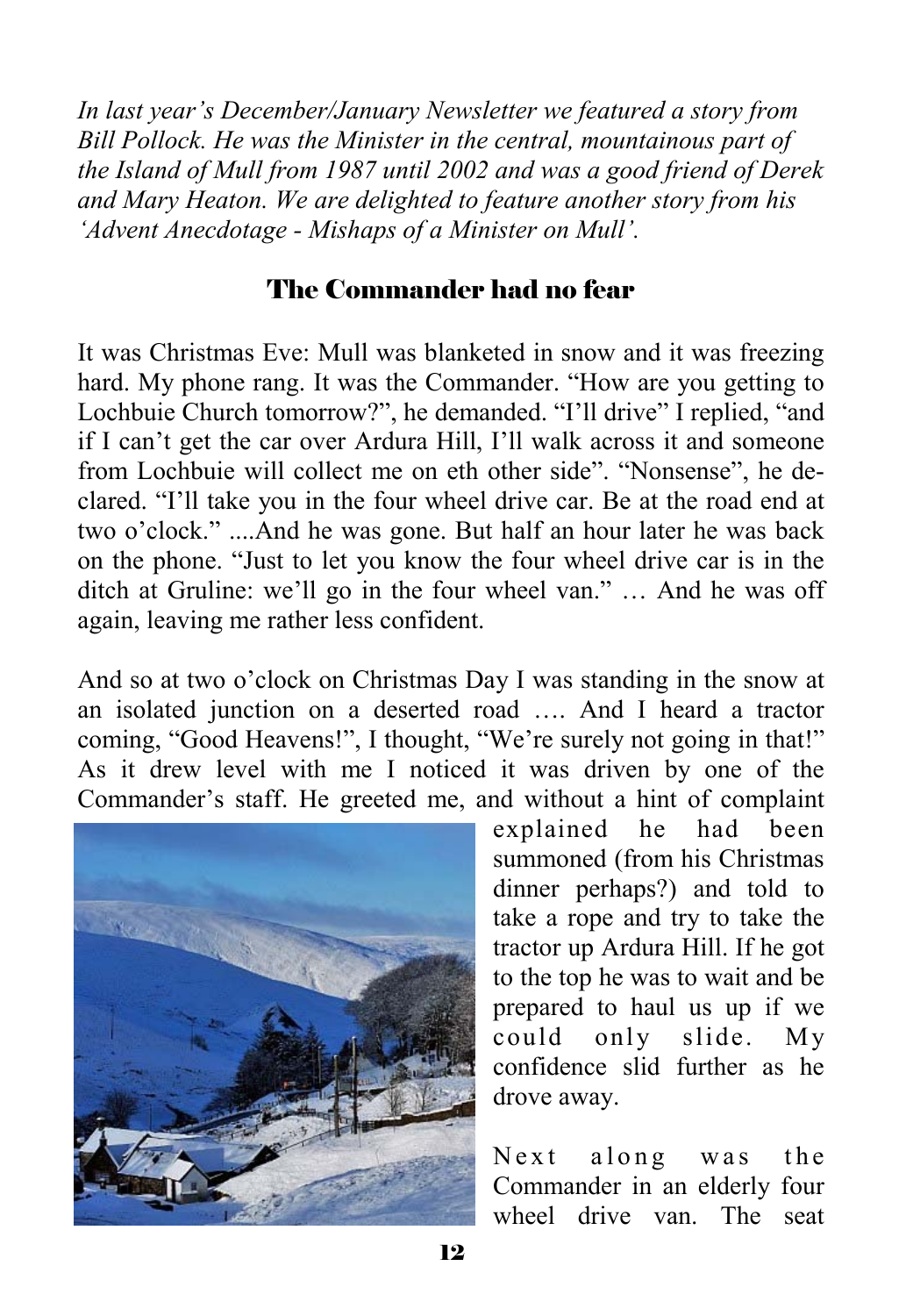beside him was empty and I thought at first he was alone but as I opened the door I realised that his wife and several of their grandchildren were in the cargo space behind. I couldn't imagine how they'd get out in an emergency but they obviously trusted their granddad and seemed unperturbed. I climbed into the seat and we were off.

We breezed over Ardura Hill with little obvious difficulty. The real problem was Loch Uisg. The lochside road runs on a ledge above a steep drop into deep water. Slight ridges run down the hill and form little promontories in the water: the road might have gone over or round these outcrops but, in fact, it compromises. Thus at frequent intervals it swings out, up, round, down and back to its original course. The Commander tackled these convolutions at speed to ensure he got up the inclines and from eth passenger seat I got memorable views of the waters awaiting us below as we spun giddily round the tops. Even so, we reached Lochbuie safely and as the Commander parked the van we heard him yell, "Now I know why that was so difficult - I hadn't engaged the four wheel drive!"

The journey home was much better organised - though less exciting! The Commander sent the younger men ahead of us with shovels to spread salted grit from the council's grit piles and this had effect for most of the way before we passed along. I had feared the boys might resent being put to physical labour on Christmas day. But I needn't have worried - their warm wave as we passed them reminds me even now of a respectful salute.

The Commander had been decorated for bravery in war and was renowned on Mull for his daring exploits. Many of his contemporaries would have commended him for never knowing (or giving way to) fear. That afternoon by Loch Uisg I wasn't so sure - but that same afternoon I saw people who knew him willing working unsociable hours, travelling trustingly with him through danger and doing every task he set. Might the capacity to evoke such loyalty be a better measure of a person than his or her bravery yet one we hope and pray we'll show?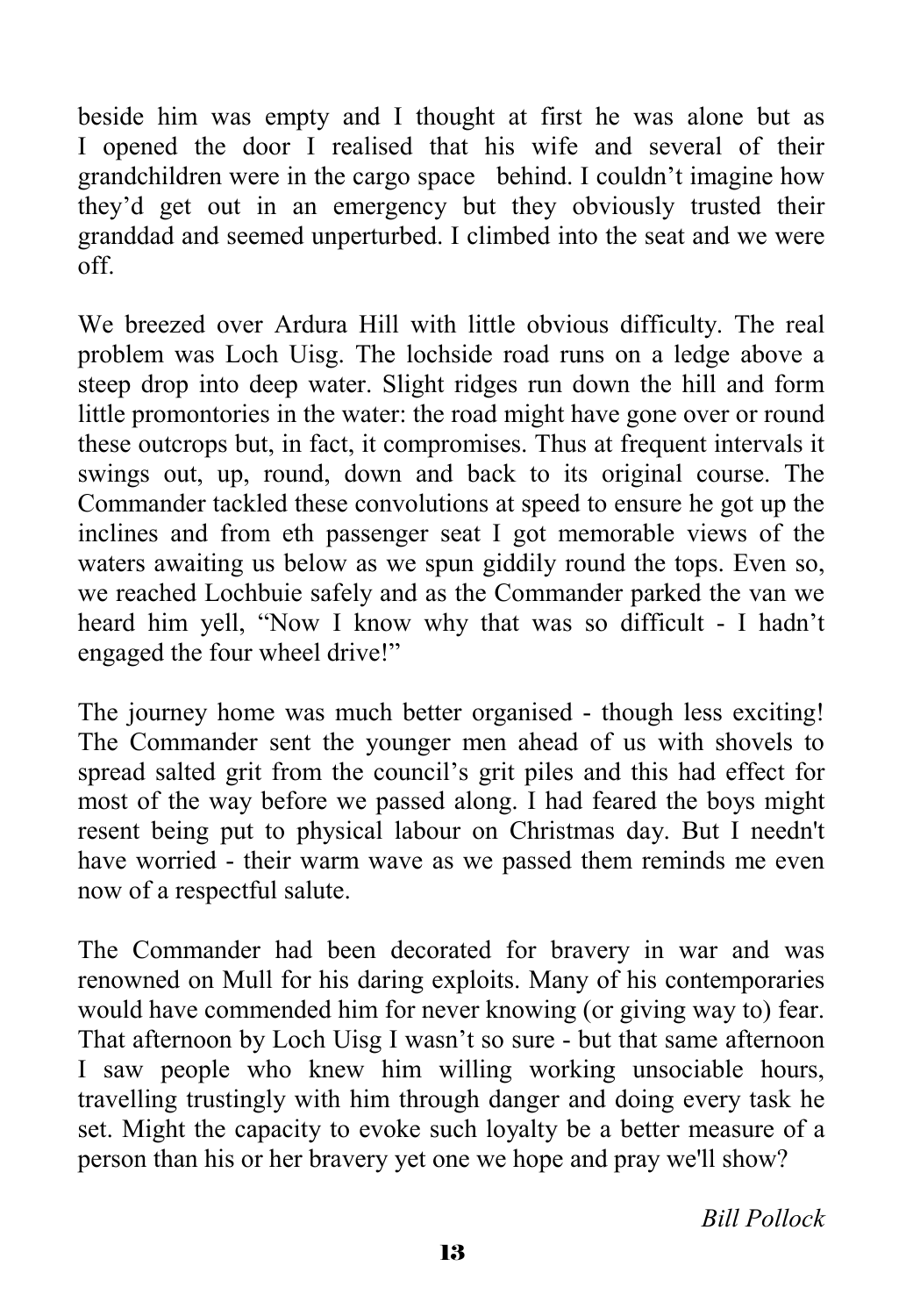# む **WINTERSHALL**



#### **CHRISTMAS NATIVITY** PLAY 2014

The Wintershall Nativity is an entertaining all inclusive play for everyone, and a gentle reminder of the lovely Christian principles on which we are meant to run our lives: love; kindness, care for all, patience and forgiveness.

For the second time, the play will be performed in two venues; for one day the story will be told in London and for four days at it's home, Wintershall.

The London performance will be on Wednesday 17th December at the BBC Broadcasting House Piazza at 4.00pm and All Souls Church, Lanham Place at 6.30pm. The cost of tickets for the All Saint's performance are - Adults £20.50, Children £10.50, the BBC performance will be free.

The performances at Holly Barn at Wintershall will be at 4.45 p.m. and 7.30 p.m. on Thursday 18th and Friday 19th and at 2.30 p.m. and 5.30 p.m. on Saturday 20th and Sunday 21st December. The cost of tickets are - Adults £16.00, Children £8.00

For further information or to book tickets, visit our website at www.wintershall-estate.com or contact the box office via email at boxoffice@Biblesociety.org.uk or by phone on 01793 418299 during office hours.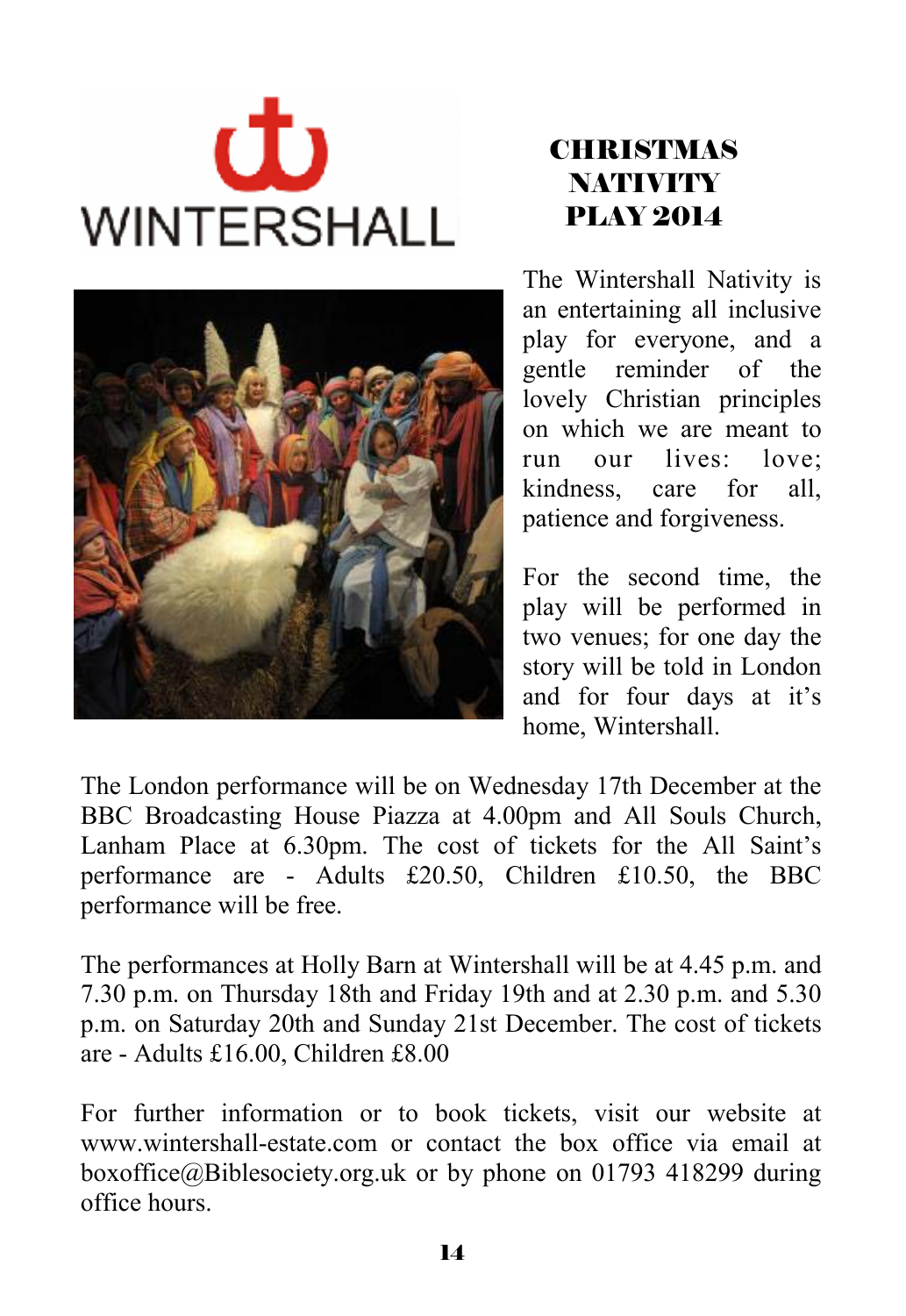

#### MORDEN CAROL SINGING

It's that time of the year that we serenade the commuters of Morden. We will be raising money for Action for Children and would welcome as

many people to come along and join in the singing of carols at Morden Underground Station. We will be meeting at the Station on Friday 19th and Monday 22nd December and plan to start singing at 5.00pm and finish about 7.00pm both of these nights.

All welcome to come along - singer, players, collectors. Or if you are just passing by, say hello and drop some money in the collection buckets.



#### CHRISTMAS POST BOX AND CARDS

As it has been our tradition over the years, we will again place our Christmas post box. The church Christmas post box will be outside the vestry from Tuesday 2nd December to Friday 19th December for those wishing to send cards to members of the church family.

As in previous years, you are invited to make a donation which will go to Methodist Homes for the Aged. (In doing so you may wish to

remember that you are saving 53p for each card posted in the church post box rather than using the Post Office!)

Please address all cards clearly using surnames and initials or forenames to avoid confusion.

If you prefer, you are welcome to post a single card addressed to the whole church family. Such cards will be placed on display panels in the vestibule.

> The cards will be available for collection on **Sunday 21st December.**

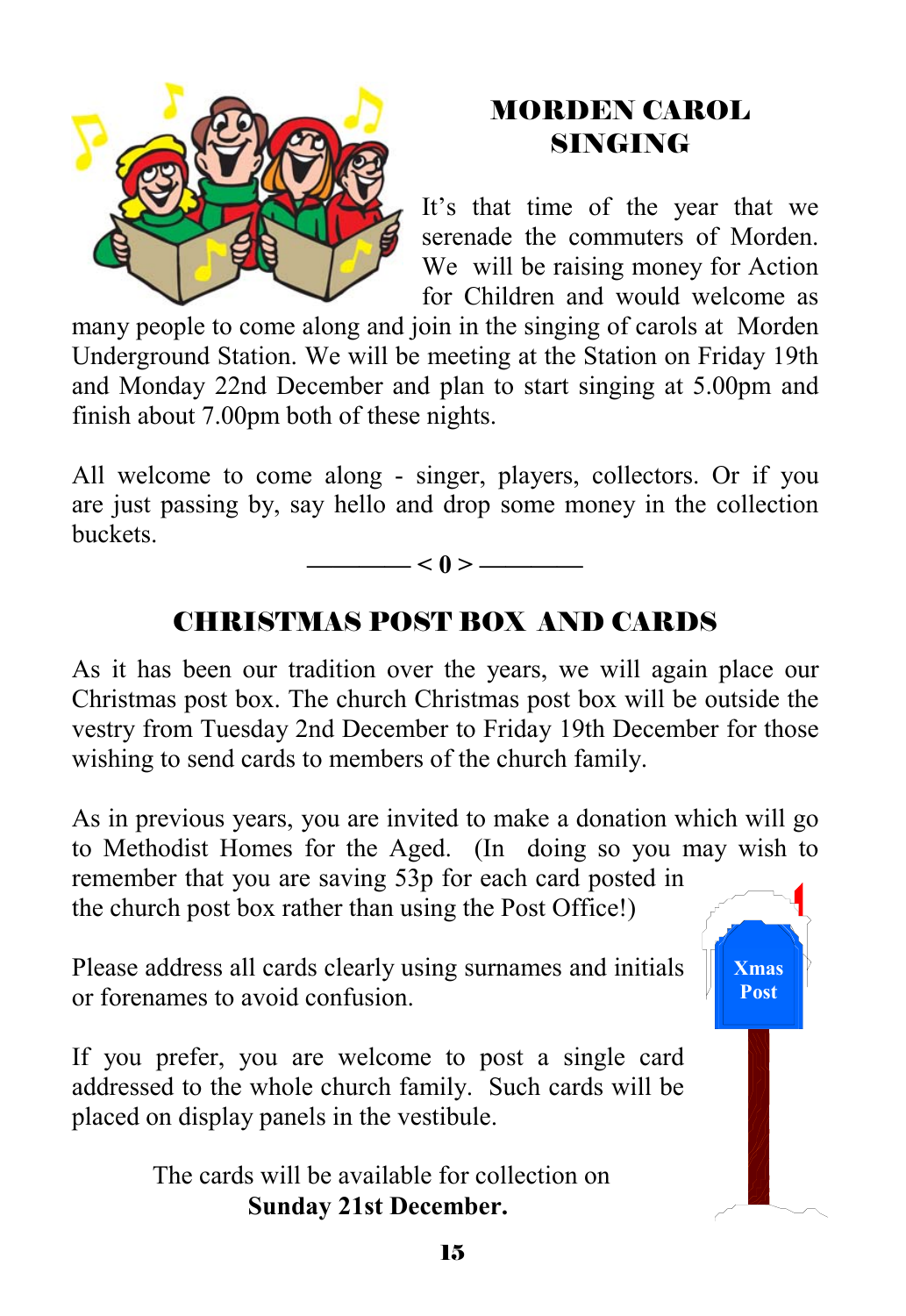

#### Cinderella and the Beanstalk

**The Three Man Family Pantomime** 



**2nd December - 10th January** 

**£15/£12, with a £10 under 16 ticket. Pay what you can Sundays.** 

**Cinderella and the Beanstalk: A festive treat for those who like their Christmas pantos with a twist.** 

Josh, John and James (Smith) have written a pantomime. It's a riotous adventure with a whole host of exciting characters. They have fashioned the props, hired the costumes, booked the venue and rigged the lights; the stage is set. But on arriving at the theatre they realise they have forgotten one vital component: a cast.

A glorious cocktail of your favourite pantomimes! Follow Cinderella on a perilous adventure as the scheming Rumple Stiltskin blackmails the would-be princess into retrieving the coveted golden eggs from the top of the beanstalk.

Cinderella must complete her quest in order to recover her glass slipper, but with Prince Charming, the Fairy Godmother and Jack's pregnant cow all doing their best to get in the way, these delicious, oversized eggs may not be so easily sought out…

Join these three performers as they recreate every character you'd expect to find in a Pantomime, as well as some you might not… whilst still doing their best to sing, dance and fight their way through ninety minutes of panto pandemonium.

For more information speak to Karen Smith or visit Theatre503 website at www.theatre503.com where you can also book tickets.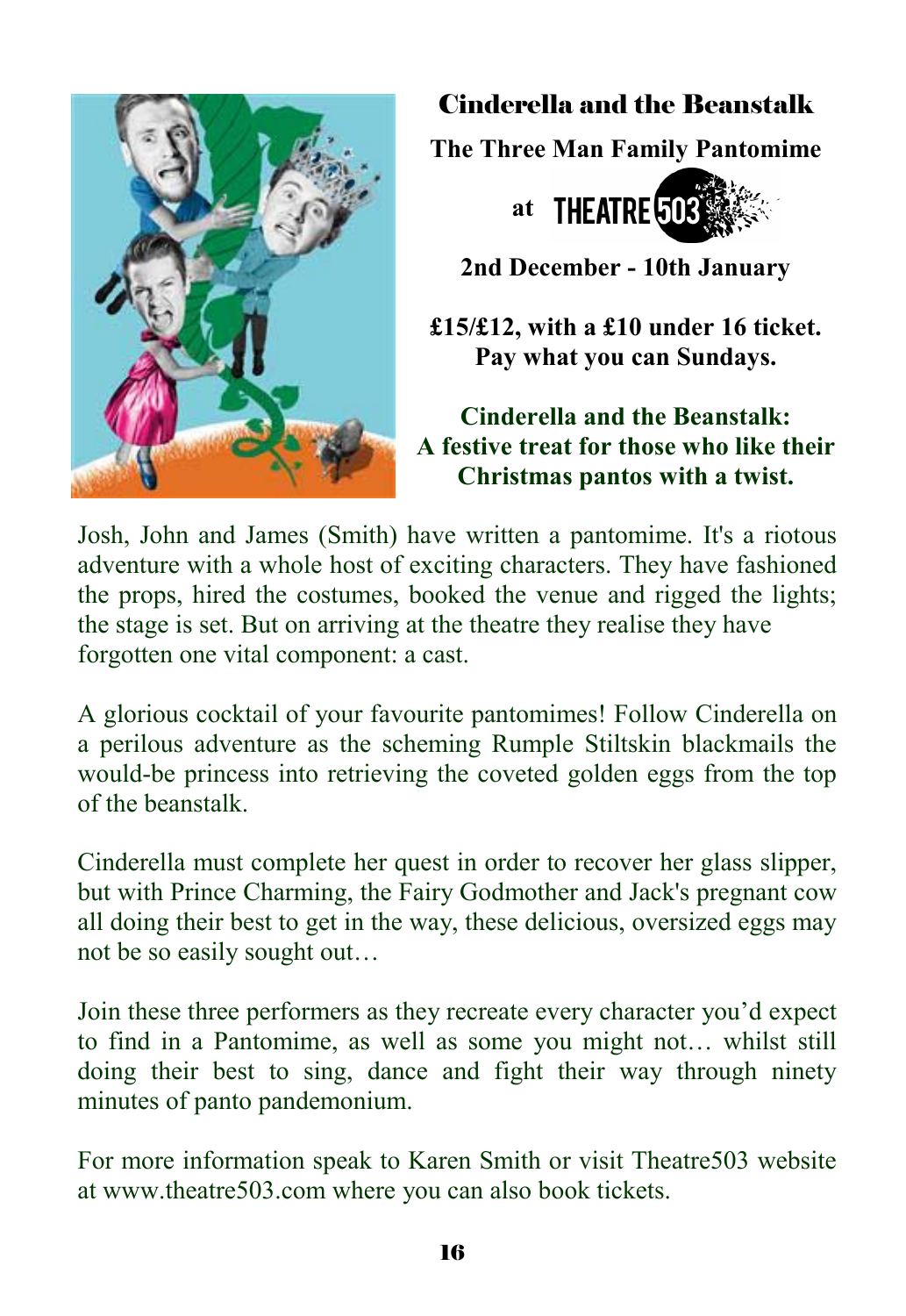#### **Christian Aid - A Gospel Christmas 2014**



Join Christian Aid and lift your voice at this amazing evening of Gospel Music, Poetry, Readings and Christmas Carols!

Featuring and hosted by Multi-award winners & MOBO Awards nominees

#### **John Fisher & IDMC Gospel Choir**

**Noel Robinson** *(World renowned Gospel Artiste)* 

**Anastasia Baker** *(Winner of Time to Shine 2013)* 

**Lewes Sings Gospel** *(Winner of BBC's Songs of Praise Choir of the Year 2014)* 

**Reapers Choir** *(BBC's Songs Of Praise Choir of the Year Finalist)*

**When:** 13 December 2014, 7-10pm

**Where:** City Temple, Holborn Viaduct, London, EC1A 2DE **Nearest tube:** Chancery Lane exit 3 and Farringdon **Tickets** - Adults: £15 before 12 December and £18 on the door Children (6-12 years): £10 before 12 December and £12 on the door Family ticket (Two adults and two children or one adult and three children): £42 before 12 December and £50 on the door

> For further ticket information please contact Lorraine Reimmer-Okonkwo on 0207 523 2159 or **lreimmer-okonkwo@christian-aid.org**

 All ticket proceeds go to Christian Aid. All additional donations will go to our Christmas appeal, and will be matched pound for pound by UK AID, so we can double the difference this Christmas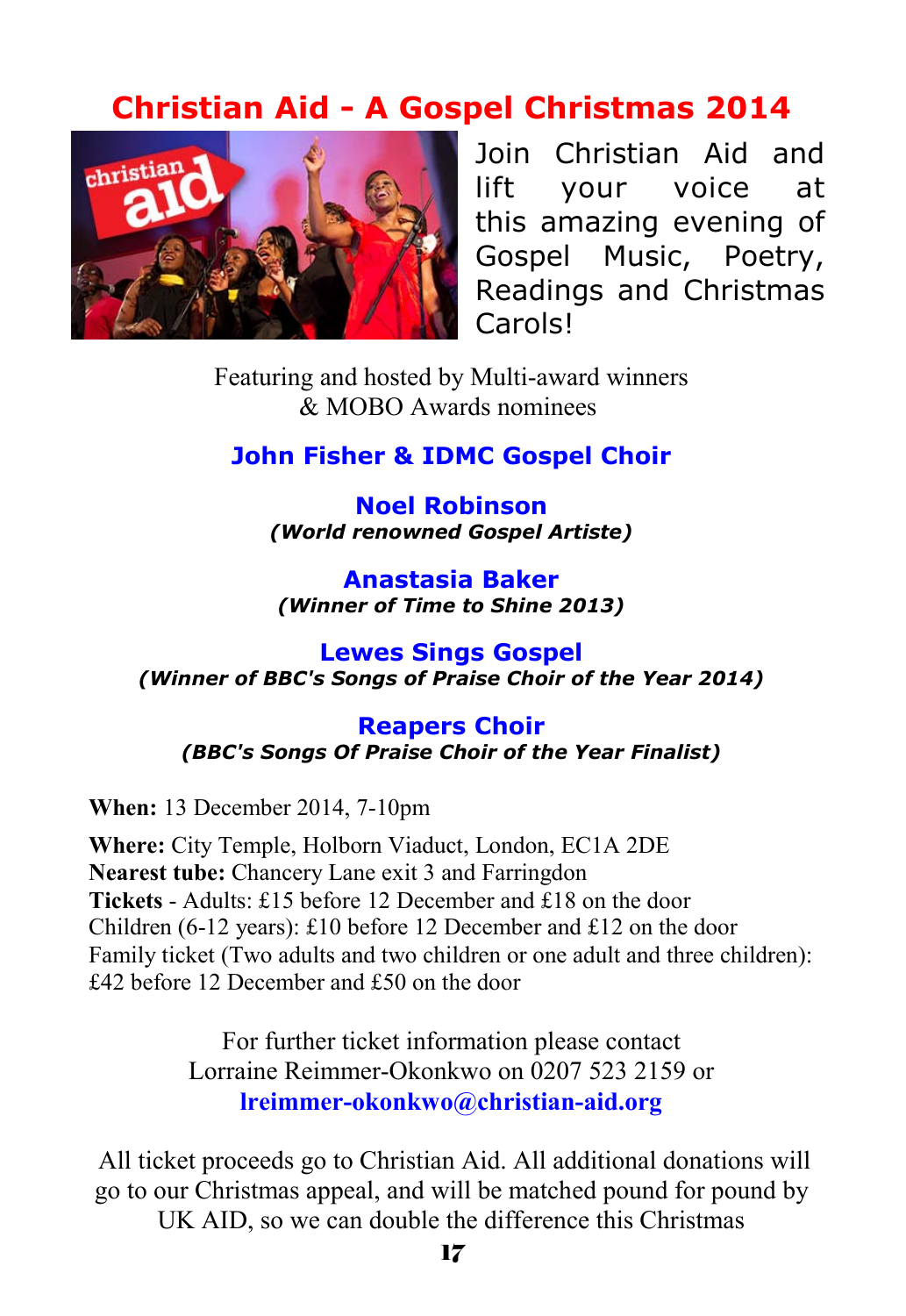#### **CHURCH** DIARY



| Tue      | 2   | $10.30$ am-noon     | Coffee and Chat                                 |
|----------|-----|---------------------|-------------------------------------------------|
|          |     | 8.00pm              | Time for Prayer                                 |
| Sun      | 7   | 10.30am             | All Age Worship led by Mark Williamson          |
| Tue      | 9   | 10.30am-noon        | Coffee and Chat                                 |
|          |     | 8.00pm              | Time for Prayer                                 |
| Fri      | 12  | 12.30 <sub>pm</sub> | Luncheon Club                                   |
| Sat      | 13  | $2pm-5pm$           | <b>Christmas Tree Festival</b>                  |
| Sun      | 14  | 10.30am             | Gift Service with Communion led by              |
|          |     |                     | <b>Rev Paul Timmis</b>                          |
|          |     | 5.00pm              | SIGMA performance - Aslan's World               |
| Tue      | -16 | $10.30$ am-noon     | Coffee and Chat                                 |
|          |     | 7.00 <sub>pm</sub>  | Men's Supper Club - Members evening with guests |
|          |     | 8.00pm              | Time for Prayer                                 |
| Fri      | 19  | 5pm-7pm             | Carol Singing for Action For Children           |
|          |     |                     | at Morden Underground Station                   |
| Sun $21$ |     | 10.30am             | Nativity Service led by Rev Paul Timmis         |
|          |     | 5.30pm              | Carol Service with Tony and Brenda              |
| Mon 22   |     | 5pm-7pm             | Carol Singing for Action For Children           |
|          |     |                     | at Morden Underground Station                   |
| Wed 24   |     | 5.30pm              | Christingle Service led by Rev Paul Timmis      |
| Thur 25  |     | 10.30am             | Christmas Day Service led by Rev Paul Timmis    |
| Sun 28   |     | 10.30am             | Morning Service led by Valerie Ashcroft         |

*Please refer to the Website (www.martinway.org.uk) or Weekly Notice Sheet for any additional information*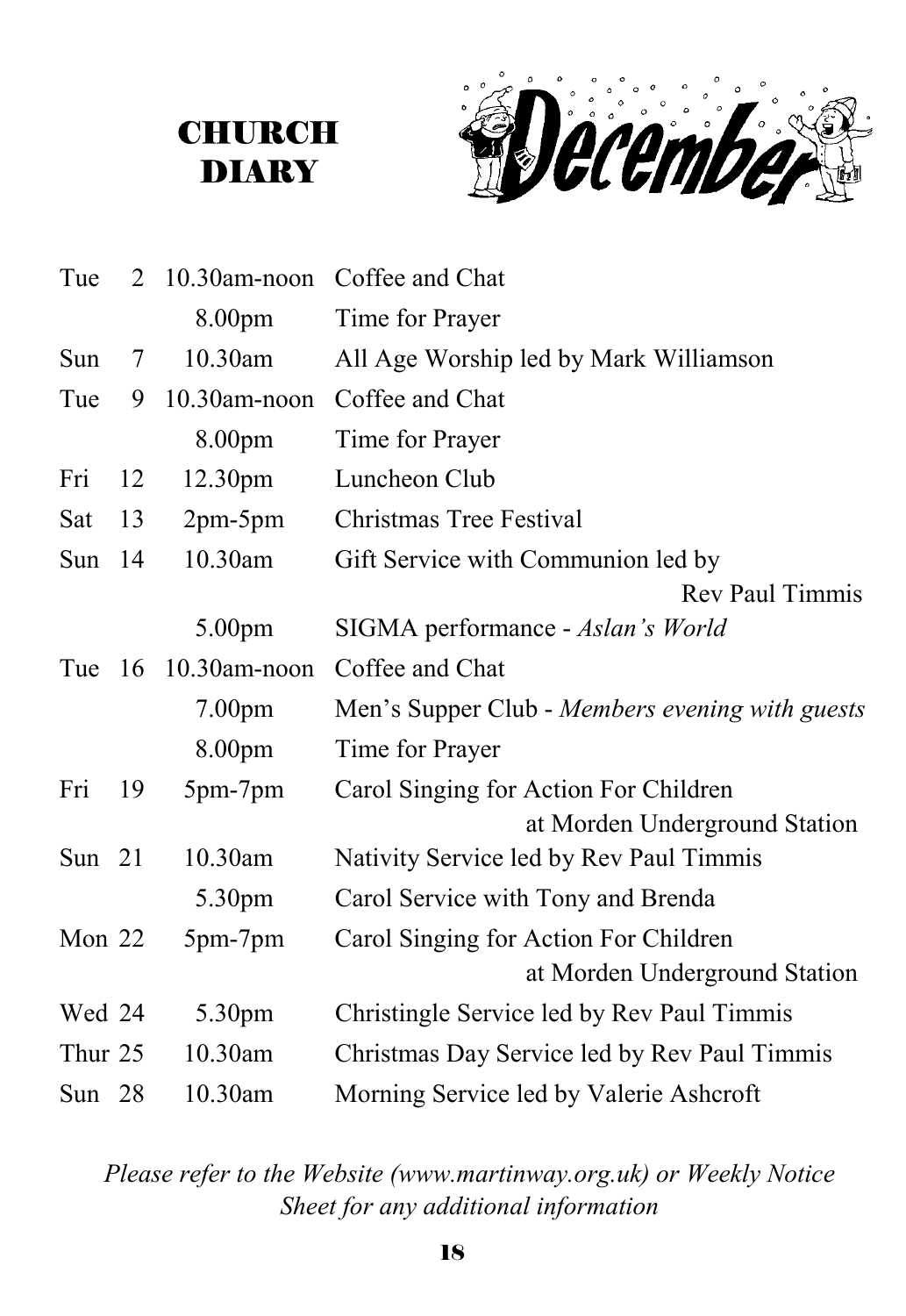**January** 

**CHURCH DIARY** 

| Sun      | 4   | 10.30am         | All Age Worship led by Brenda Cannon                      |
|----------|-----|-----------------|-----------------------------------------------------------|
|          |     | 6.30pm          | Communion Service led by Rev Paul Timmis                  |
| Tue      | 6   | $10.30$ am-noon | Coffee and Chat                                           |
|          |     | 8.00pm          | Time for Prayer                                           |
| Sun      | -11 | 10.30am         | Covenant Service led by Rev Paul Timmis                   |
| Tue      | 13  | 10.30am-noon    | Coffee and Chat                                           |
|          |     | 8.00pm          | Time for Prayer                                           |
| Fri      | 16  | 12.30pm         | Luncheon Club                                             |
| Sat      | 17  | 10.30am         | Big Brunch                                                |
| Sun      | 18  | 10.30am         | Morning Service led by Andy Frost                         |
|          |     | 6.30pm          | Healing Service led by Rev Paul Timmis                    |
| Tue 20   |     | $10.30$ am-noon | Coffee and Chat                                           |
|          |     | 7.00pm          | Men's Supper Club - Musical Evening -<br>Graham & Friends |
|          |     | 8.00pm          | Time for Prayer                                           |
|          |     | 8.00pm          | <b>Church Council Meeting</b>                             |
| Sun $25$ |     | 10.30am         | Morning Service led by Rev Paul Timmis                    |
| Tue      | 27  | $10.30$ am-noon | Coffee and Chat                                           |
|          |     | 8.00pm          | Time for Prayer                                           |
| Fri      | 30  | 12.30pm         | Luncheon Club                                             |
| Sat      | 31  |                 | Christian Care Association New Year Party                 |

*Please refer to the Website (www.martinway.org.uk) or Weekly Notice Sheet for any additional information*